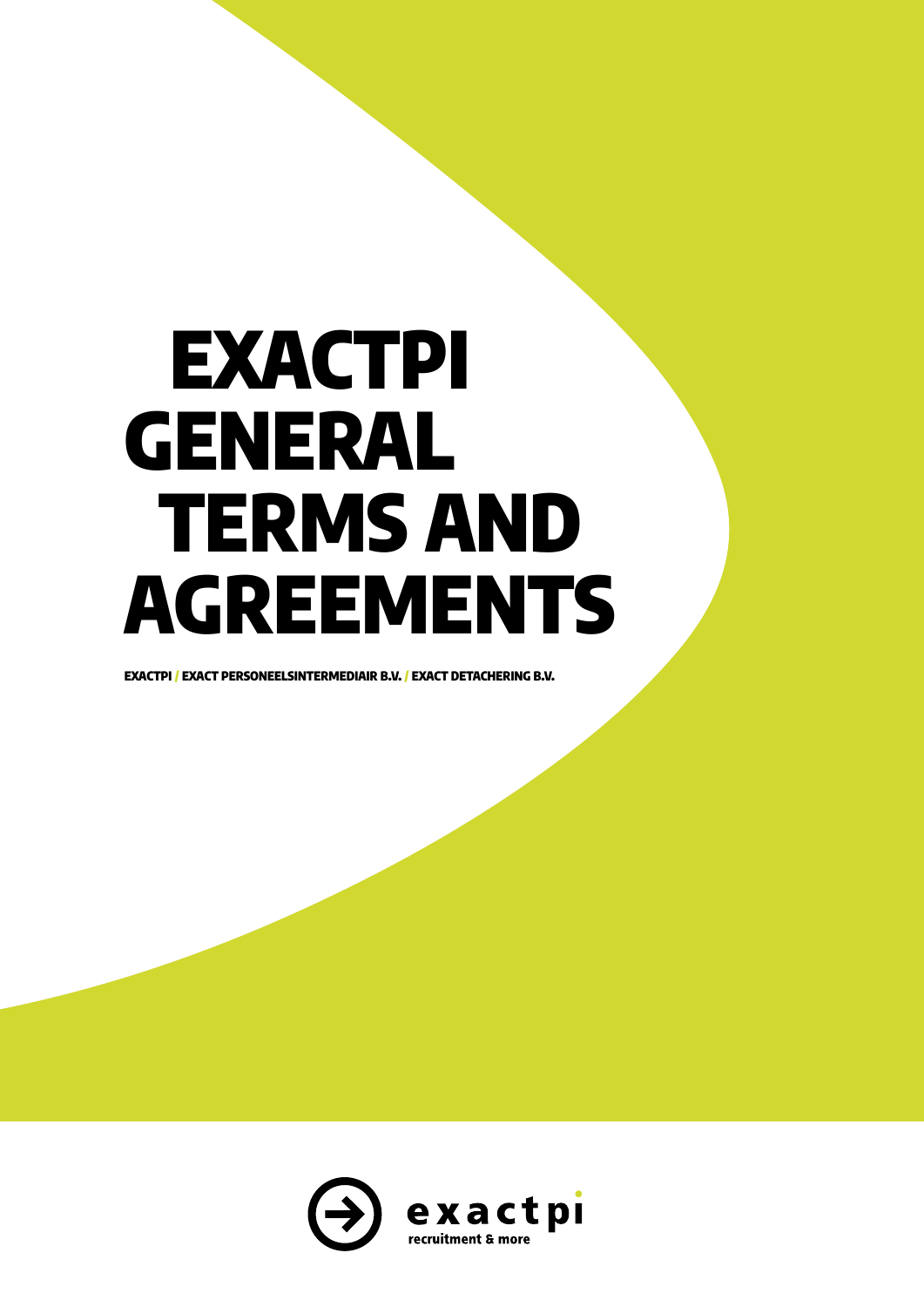# **CONTENT**

| Article 24    | Rate                                                       | 10 |
|---------------|------------------------------------------------------------|----|
| Article 23    | The assignment                                             | 10 |
| <b>PART C</b> | <b>RECRUITMENT AND SELECTION</b>                           |    |
| Article 22    | Co-determination                                           | 10 |
| Article 21    | Verification storage obligation client                     | c  |
| Article 20    | Intellectual and industrial property                       | S  |
| Article 19    | Digital data exchange                                      | S  |
| Article 18    | Time registration                                          |    |
| Article 17    | Client rate                                                | 8  |
| Article 16    | <b>Employment conditions</b>                               |    |
| Article 15    | Correct performance of management and supervision          |    |
| Article 14    | Position and remuneration                                  |    |
| Article 13    | Company closures and mandatory leave                       |    |
| Article 12    | Employment duration and working hours                      |    |
| Article 11    | Right to suspend performence                               |    |
| Article 10    | Entering into an employment relation with a payroll worker |    |
| Article 9     | Entering into an employment relation with a flex worker    |    |
| Article 8     | Replacement                                                |    |
| Article 7     | Start and end of the employment provision                  |    |
| Article 6     | Start and end of the assignment                            |    |
| Article 5     | Registration and working procedure payroll worker          |    |
| Article 4     | Recruitment flex worker                                    |    |
| <b>PART B</b> | <b>PROVISION FLEX WORKERS &amp; PAY ROLLING</b>            |    |
|               |                                                            |    |
| Article 3     | Liability Exactpi                                          |    |
| Article 2     | <b>Definitions</b>                                         |    |
| Article 1     | Scope                                                      |    |
| <b>PART A</b> | <b>GENERAL</b>                                             |    |

# PART D FINAL PROVISIONS

| Article 25 | Confidentiality                            | 11 |
|------------|--------------------------------------------|----|
| Article 26 | Payment and consequence of default payment | 11 |
| Article 27 | Liability client                           | 11 |
| Article 28 | Prevention of discrimination               | 11 |
| Article 29 | Personal data                              | 11 |
| Article 30 | <b>Disputes</b>                            | 12 |
| Article 31 | Void provisions                            | 12 |
|            |                                            |    |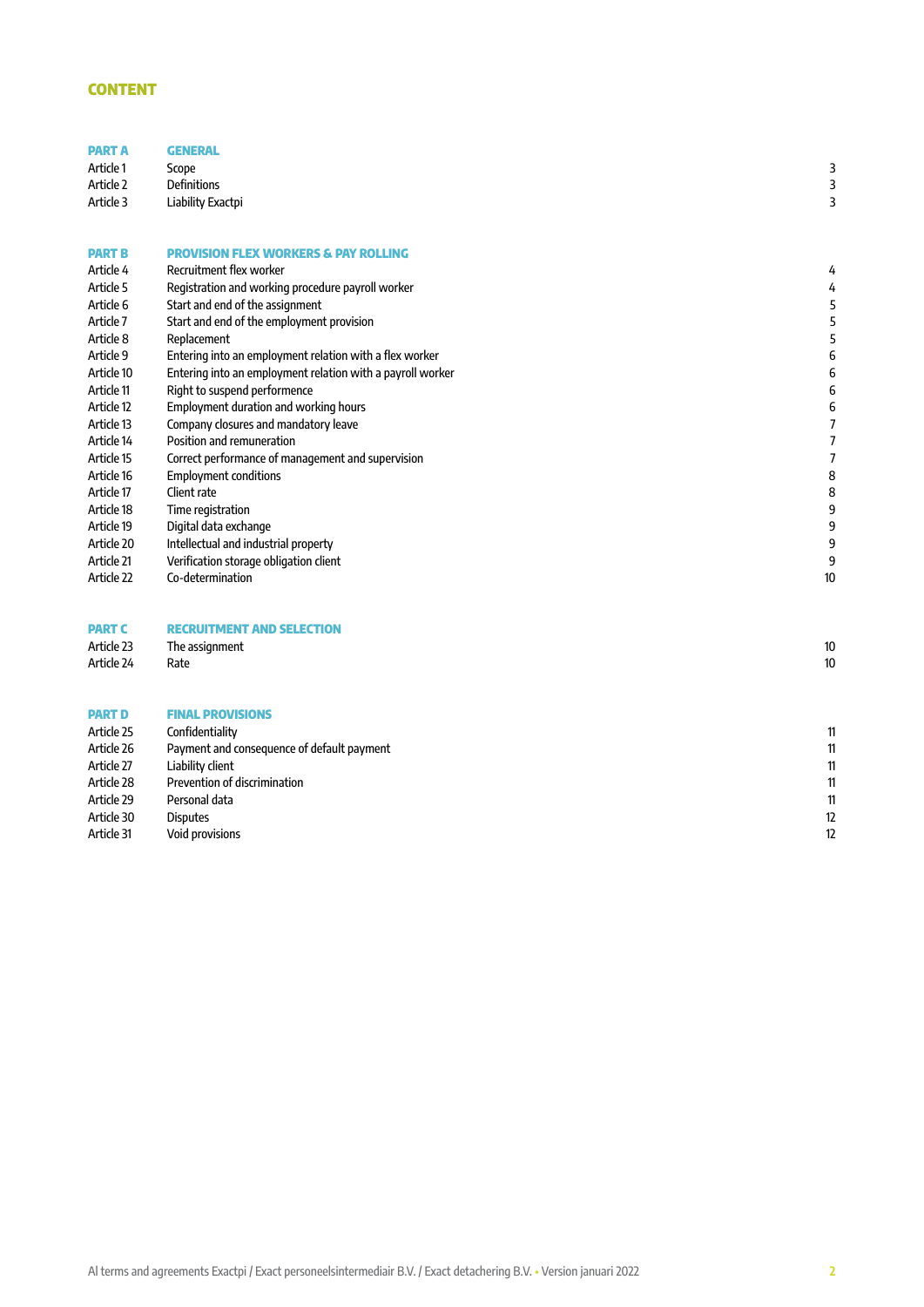# PART A GENERAL

#### ARTICLE 1 SCOPE

- 1. These general conditions apply on all offers, assignments and other agreements of Exact personeelsintermediair B.V. and Exact detachering B.V. insofar related to the provision of flex workers to clients, the secondment of employees to clients, taking over legal employment of employees and/or the recruitment and selection of employees on behalf of the client.
- 2. Possible purchase or other conditions of the client, whatever they are called, are explicitly rejected and do not apply.
- 3. Agreements deviating from these general conditions are only valid if agreed in writing with the authorised officials on behalf of Exactpi.

#### ARTICLE 2 DEFINITIONS

- 1. Exactpi: Exact personeelsintermediair B.V. or Exact detachering B.V.
- 2. Exactpi is a trade name of Exact personeelsintermediair B.V. and Exact detachering B.V.
- 3. Flex worker: a temporary agency worker or secondment agency worker.
- 4. Temporary agency worker: a natural person who has concluded a temporary employment contract with agency clause with Exactpi as meant in article 7:690 Civil Code in order to perform work for a third party under the management and supervision of this third party.
- 5. Secondment agency worker: a natural person who has concluded a secondment contract without agency clause with Exactpi as meant in article 7:690 Civil Code in order to perform work for a third party under the management and supervision of this third party.
- 6. Payroll worker: an employee who is recruited and selected by the client himself.
- 7. Client: any natural person or legal entity that has a flex worker perform work activities under his management and supervision in the context of an assignment and/or any natural person or legal entity that has concluded an agreement with Exactpi regarding the recruitment and selection of employees.
- 8. Assignment: the agreement with a client and Exactpi based on which a single flex worker is provided by Exactpi to the client to perform work activities under his management and supervision, such against payment of the client rate.
- 9. Employment provision: the provision of a flex worker in the context of an assignment.
- 10. Agency clause: the written provision in the temporary employment contract between Exactpi and the flex worker and/or in the CAO (union agreement) that the temporary employment contract legally terminates because the provision of the flex worker by Exactpi to the client terminates at the request of the client (article 7:691 paragraph 2 Civil Code).
- 11. Entering into an employment relation with a flex worker: entering into an employment contract and/or an agreement to take on work and/or an assignment agreement by the client with the flex worker, provision of the flex worker to the client by a third party (for example another Exactpi), entering into an employment relation by the flex worker with a third party, whereby the client and this third party are connected in a group (as meant in article 2:24b Civil Code) or one is the subsidiary of the other (as meant in article 2:24s Civil Code).
- 12. CAO: the collective labour agreement for flex workers, concluded between the de Algemene Bond Uitzendondernemingen (ABU) on the one hand and FNV Bondgenoten, CNV Dienstenbond and De Unie on the other hand.
- 13. Client rate: the rate that the client owes to Exactpi, exclusive allowances, expenses and VAT. The rate is calculated per hour, unless stated otherwise.
- 14. Hirer's remuneration: the legally applicable remuneration of an employee, employed by the client in a position that is equal or similar to the position that is performed by the flex worker. The hirer's remuneration as defined in the CAO includes:
	- a. only the applicable period wage in the scale;
	- b. the applicable working hour's reduction. Compensation for this may be paid in time and/or money, by choice of Exactpi;
	- c. bonuses for overtime, shifted working hours, irregular hours (including public holiday bonus) and shift bonus;
	- d. initial wage increase, size and time as determined by the client;
	- e. allowance (insofar as Exactpi is permitted to pay the allowance exempt from wage tax and social security contributions: travelling expenses, pension costs and other costs that are necessary on account of performing the work);
	- f. period-linked salary amounts, size and time as determined by the client;
	- g. work-at-home allowance;

h. one-time distribution regardless of the purpose or reason for the distribution. One-time benefits do not mean periodically repeating benefits.

- 15. Candidate: any natural person who is recruited and selected by Exactpi to start employment with third parties or is provided to third parties by **Exactpi**
- 16. Recruitment and selection: searching and approaching suitable candidates based on information provided by the client, for a vacancy to be fulfilled at the client or to perform work activities at the client, aimed on an employment relation between the candidate and the client.
- 17. Mijnexactpi: the secured part of the website of Exactpi that is made available to the client in support of the service provision of Exactpi. Mijnexactpi can be used by the client for providing information, registering payroll employees, concluding assignments, checking of time registrations submitted by payroll employees and/or to review the (own) information regarding the services of Exactpi.
- 18. In writing: by post or by email.

# ARTICLE 3 LIABILITY EXACTPI

- 1. Provided own intent or gross negligence, and without prejudice to what is stipulated elsewhere in these general conditions, Exactpi is not liable for damage in relation to the performance of the assignment. More in particular, but not exclusive, Exactpi is not responsible or liable for behaviour or incapacity of the flex worker or for damages or losses of the client or third parties, caused by the flex worker.
- 2. Any liability of Exactpi is limited to the amount that is paid out under the insurance in the relevant case, increased with the amount of the excess risk applicable under the insurance that according to the primary policy conditions is not for the expense of the insurer(s). In case the liability is not covered by the insurance, this is limited to the rate that Exactpi charges to the client for the performance of the assignment, calculated conform the agreed duration and working hours, up to a maximum of three months.
- 3. Liability of Exactpi for indirect damage, including consequential damage, loss of profit, missed savings and damage due to business stagnation is in all cases excluded.
- 4. The expiry period of all claims and repayment towards Exactpi is limited to one year.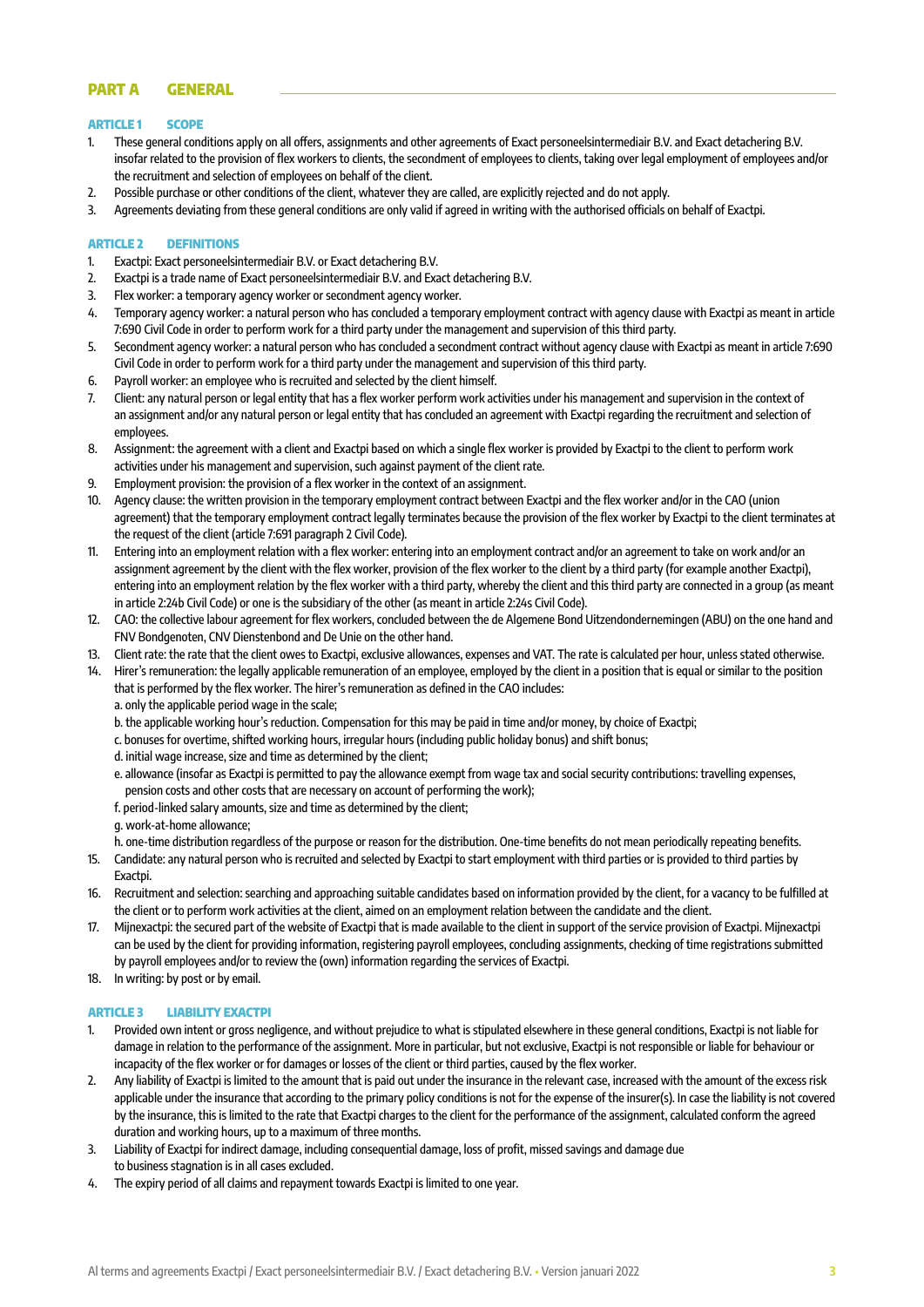# PART B PROVISION FLEX WORKERS & PAY ROLLING

The provisions included in this part, next to the provisions from Part A and Part D, are applicable if and insofar it concerns a provision of flex workers. In case of contradictions with the provisions from part A and/or part D of these general conditions, the provisions stipulated in this part prevail in case of provision of flex workers.

#### ARTICLE 4 RECRUITMENT FLEX WORKER

- 1. Prior to the start of the assignment the client provides Exactpi with an accurate job description aimed on the recruitment and provision of a flex worker and the associated scaling in the remuneration scheme of the client, job requirements, working hours, duration employment, work activities, workplace, employment conditions and the intended duration of the assignment.
- 2. Exactpi determines, based on the information provided by the client and its known qualities, knowledge and skills of the flex workers that qualify to be provided, which flex workers it will introduce to the client for the performance of the assignment. The selection which candidate can be provided is made by the client, unless Exactpi has agreed with the client that Exactpi performs the selection of the candidate on behalf of the client. The client has the right to reject the introduced flex worker, so the provision of the introduced flex worker does not happen.
- 3. Exactpi will commit itself to offer a potential suitable candidate on time. Exactpi does not attributable fail towards the client and is not obliged to compensate any damage or costs to the client, if Exactpi, for whatever reason, is unable to offer a candidate or to offer a candidate on time. Exactpi is not liable, if a candidate introduced by Exactpi is no longer available or if the flex worker does not want to be provided to the client.

# ARTICLE 5 REGISTRATION AND WORKING PROCEDURE PAYROLL WORKER

- 1. The client registers the payroll worker who is recruited and selected by him at Exactpi via Mijnexactpi, the digital portal for the client, for which the client will receive the login details from Exactpi. The client checks if the part of the digital registration form is filled in correctly and completely. The registration must be received by Exactpi no later than 5 days before the intended starting date of the employment contract.
- 2. Exactpi reserves the right not to process a registration (and therefore not to conclude an employment contract with the payroll worker). When filling in and sending of the registration no employment contract is concluded between the payroll worker and Exactpi. The employment contract can only be concluded after Exactpi has confirmed this in writing or digitally via the assignment confirmation.
- 3. The client ensures that Exactpi is fully informed about the employment history of the payroll worker at the client before the employment contract is concluded. If the client provides incorrect and/or incomplete information about the employment history of the payroll worker, the client will compensate to Exactpi all damage that is suffered or will be suffered by Exactpi as a result of this incorrect or incomplete information.
- 4. The client must carefully check the original proof of ID of the payroll worker for authenticity and validity. Plus, the identity of the payroll worker must be checked (in connection with the aspect of mistaken personality). Subsequently the client sends a clear readable copy of the proof of ID and the work permit (if applicable) to Exactpi together with the registration of the payroll worker.
- 5. The client allows that Exactpi and/or a by Exactpi assigned inspection authority can randomly check the procedure of the actual establishment of the identity at the location of the client.
- 6. Exactpi is not responsible or liable for a possible fine that might be imposed on the client in the context of the Law employment foreigners.
- 7. Exactpi is not liable for damage as a result of deploying payroll workers who do not appear to meet the requirements set by the client.
- The client must regularly have a performance or coaching talk with the payroll worker. The client makes a report of these talks and provides a copy thereof to the payroll worker and Exactpi. In addition, the client must at least once per year - or once during the assignment if this is shorter than one year - have an appraisal or evaluation talk with the payroll worker. The client gives a copy of the report thereof to the payroll worker and Exactpi.
- 9. If problems arise between the client and the payroll worker, the client will immediately inform Exactpi of this. The client and Exactpi can then determine, in good consultation, which measures could reasonably be taken. Only Exactpi as employer is allowed to apply for a dismissal permit for the payroll worker or impose another measure on him. Exactpi will only proceed with this at the moment it is authorised to do so, based on law and jurisdiction. Plus, the reason for imposing the measure must be sufficiently provable, this at the judgement of Exactpi. In case of dismissal the costs arising from this will be charged to the client.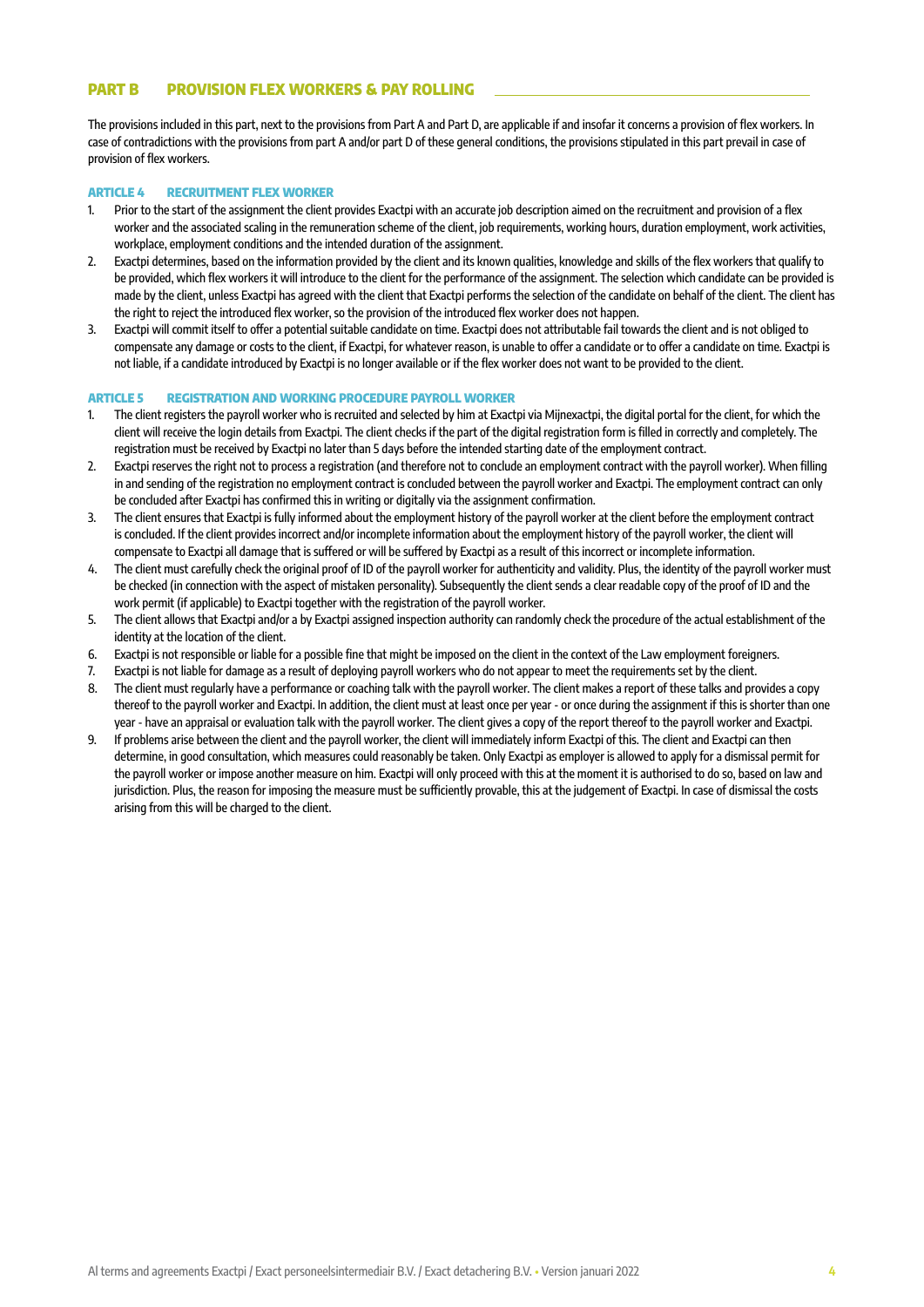#### ARTICLE 6 START AND END OF THE ASSIGNMENT

- 1. The assignment is concluded for a fixed or indefinite period of time.
- 2. The assignment for a fixed period of time is the assignment that is concluded:
	- or for a fixed period
	- or for a specified period
	- or for a specified period that does not exceed a fixed period
- 3. The assignment for a fixed period legally terminates due to the expire of the agreed period or because a prior determined objective specified event occurs. This does not include the event that the provided flex worker (for whatever reason) is no longer available.
- 4. Interim termination of the assignment for a fixed period is not possible, unless otherwise agreed in writing.
- 5. Termination of an assignment for an indefinite period of time must be done in writing with consideration of a notice period of: 1 working day when the flex worker has worked 0 to 26 weeks at the client
- 10 calendar days when the flex worker has worked more than 26 weeks at the client
- 6. Any assignment can be immediately terminated by either party if:
	- the other party is in default
	- the other party is liquidated
	- the other party is declared bankrupt or has requested receivership.
	- As a result of termination based on one of these ground, the claims of Exactpi will be immediately payable.
- 7. The client will inform Exactpi on time before the end of the assignment if and if so, for which duration and under which other conditions he wants to continue or renew the assignment. If it concerns the provision of a flex worker the client must provide this information:
	- No later than 5 weeks before the end of the assignment, if it concerns an assignment for a fixed period

- No later than 3 working days after Exactpi has requested the client for this, if it concerns an assignment for an indefinite period.

Exactpi will process any request to continuation or renewal and assess if and under which conditions it will accept this request. When Exactpi has not received a decision, 5 weeks before the end of the agreement for a fixed period, Exactpi will assume that the client does not want to renew. Exactpi will inform the flex worker of this in order to comply with its obligations on time.

8. Provisions that are meant, given their nature, to continue after the end of the assignment, such as provisions related to payment, liability, intellectual property, confidentiality, privacy and applicable law, remain in force after the end of the assignment.

#### ARTICLE 7 START AND END OF THE EMPLOYMENT PROVISION

- 1. The employment provision starts at the moment that the employee starts his work activities.
- 2. The end of the assignment means the end of the employment provision. Termination of the assignment by the client also means the request of the client to Exactpi to terminate the current employment provision(s) against the date that the assignment legally terminates, respectively against which the assignment is legally dissolved.
- 3. If the agency clause applies between the flex worker and Exactpi, the provision of the flex worker will terminate at the request of the client at the moment that the flex worker announces that he is no longer able to perform the work due to incapacity. Insofar necessary, the client is considered to have made the request to terminate the provision. If requested, the client will confirm this request to Exactpi in writing.
- 4. The employment provision legally terminates if and when Exactpi can no longer provide the flex worker, because the employment contract between Exactpi and the flex worker has terminated and this employment contract is not immediately renewed on behalf of the same client.
- 5. Exactpi will commit itself to provide the flex worker on time and conform the assignment (confirmation) or other agreement. Exactpi will not attributable fail toward the client and is not obliged to compensation of any damage or costs to the client, if Exactpi cannot, not on time or no longer provide the flex worker, for whatever reason.

#### ARTICLE 8 REPLACEMENT

Exactpi will commit itself to provide the same employee as much as possible, during the assignment. However, Exactpi has the right to make a proposal to the client to replace a provided flex worker by another flex worker under continuation of the assignment, such in view of, among other things, the business policy or staff policy of Exactpi, preservation of employment or compliance of applicable law and legislation, in particular the dismissal guideline for the temporary employment sector. The client can always reject a proposal to replacement in writing based on reasonable grounds and appropriately motivated.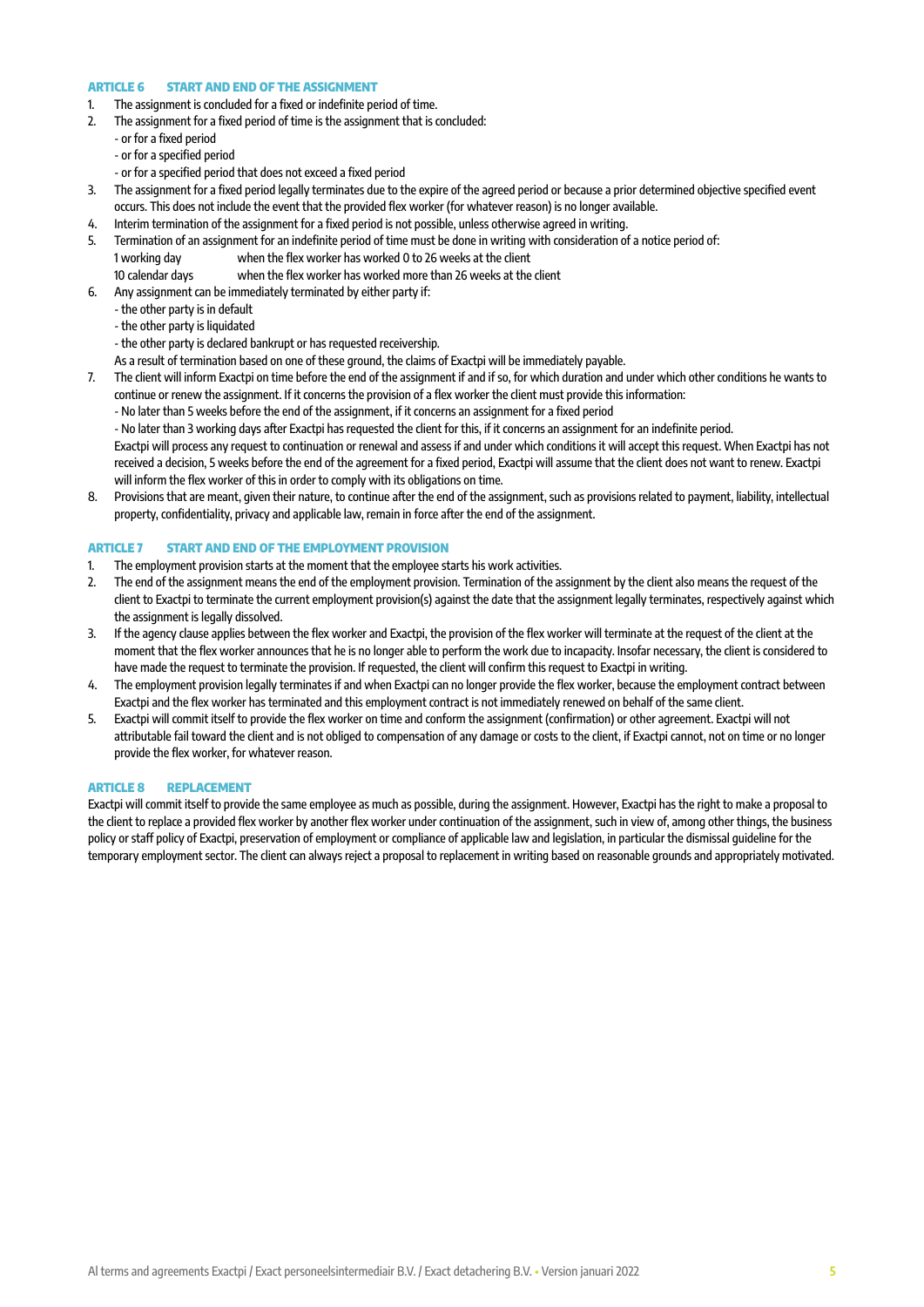#### ARTICLE 9 ENTERING INTO AN EMPLOYMENT RELATION WITH A FLEX WORKER

- 1. The client has the right, considering the provisions in this article to enter into an employment relation with the flex worker.
- 2. For the provisions in this article flex worker also means:
	- the (prospective) flex worker who is registered at Exactpi.
	- the (prospective) flex worker who is introduced to the client
	- the flex worker whose employment provision terminated less than 6 months before the conclusion of the employment relation with the client.
- 3. 'Worked hours' in this article means: hours where the flex worker was employed at the client in the context of the assignment.
- 4. The client informs Exactpi in writing of his intention to enter into an employment relation with the flex worker, before implementing this intention.
- 5. The client will not enter into an employment relation with the flex worker whose employment provision has not legally terminated yet.
- 6. If the client, conform what is stipulated above, within a period of 1500 worked hours after the start of the provision, enters into an employment relation with the flex worker, directly or via third parties, for the same or another position, the client owes a compensation to Exactpi of 35% of the latest applicable client rate for the relevant flex worker over 1500 hours minus the hours already worked by the flex worker based on the assignment.
- 7. If the flex worker, within six months after the employment provision to the client has terminated, applies for a job at the client, directly or via third parties, or if the client approaches the flex worker within six months after the provision to the client has terminates, directly or via third parties, and as a result thereof the client entered into an employment relation with the flex worker, the owed compensation mentioned in paragraph 6 also applies.
- 8. If the client enters into an employment relation, directly or via third parties, with the flex worker during an assignment that can be terminated interim, the client has to right to decide not to consider the notice period agreed under the assignment. However, in that case the client is obliged to compensate the damage that Exactpi suffers through this. This damage is fixed on 35% of the client rate over the not considered notice period for the relevant assignment. Plus, the client must also pay the compensation mentioned in paragraph 6 of this article, insofar applicable.
- 9. If the client enters into an employment relation, directly or via third parties, with the flex worker during an assignment that cannot be terminated interim, the client is obliged to pay the agreed client rate for the relevant flex worker for the remaining duration of the assignment. Plus, the client must also pay the compensation mentioned in paragraph 6 of this article, insofar applicable.
- 10. If a (prospective) flex worker by intervention of Exactpi is introduced to a (potential) client and this flex worker, within three months after this contact was made, applies for a job at the client, either directly or via third parties, or if the (potential) client approaches the (prospective) flex worker within three months after this contact was made, directly or via third parties and as a result thereof concludes an employment relation with the relevant (prospective) flex worker, for the same or another position, this (potential) client owes a compensation of 35% of the client rate that would be applicable for the relevant flex worker for 1500 hours, if the employment provision would have occurred.
- 11 The provisions in Part D, article 26 of these general conditions also applies on the charged allowances based on this article.

#### ARTICLE 10 ENTERING INTO AN EMPLOYMENT RELATION WITH A PAYROLL WORKER

- 1 The client has the right, considering the provisions in this article to enter into an employment relation with the payroll worker.
- 2 The client informs Exactpi in writing of his intention to enter into an employment relation with the payroll worker, before implementing this intention.
- 3 The client will not enter into an employment relation with the payroll worker whose employment provision has not legally terminated yet.

#### ARTICLE 11 RIGHT TO SUSPEND PERFORMENCE

- 1. The client does not have the right to completely or partially suspend the provision of the flex work, unless there is force majeure in the sense of article 6:75 Civil Code.
- 2. In deviation to paragraph 1 of this article such a suspension is however possible if:
	- this is agreed in writing and the duration is stipulated and

- the client proves that there temporarily is no work available or the flex worker cannot be employed and Exactpi can successfully appeal towards the flex worker to exclusion of the continuous salary payment obligation based on the CAO.

- The client does not owe the client rate for the duration of the suspension.
- 3. If the client does not have the right to temporarily suspend the employment provision, but the client temporarily does not have any work for the flex worker or the flex worker cannot be employed, the client is obliged to pay the full client rate to Exactpi for the duration of the assignment over the latest applicable or usual number of hours and overtime per period (week, month and such) under the assignment.

#### ARTICLE 12 EMPLOYMENT DURATION AND WORKING HOURS

- 1. The employment scope and working hours of the flex worker with the client are stipulated in the assignment confirmation, or agreed otherwise. The working hours, the employment duration and the break times of the flex worker are equal to the usually times and hours at the client, unless agreed differently. The client assures that the employment duration and the break times and working hours of the flex worker comply with the legal requirements. The client makes sure that the flex worker does not exceed the legally allowed working hours and the agreed employment scope.
- 2. Holiday and leave is regulated conform the law and the CAO.
- If the flex worker reports him/herself at the agreed time and place to perform the temporary work, but the client does not enable him/her to start the temporary work, or as a result of the assignment the scope of the temporary work is less than fifteen hours per week and the times that the temporary work must be performed are not recorded or if the scope of the temporary work is not recorded or not clearly recorded, the client must at least pay Exactpi the client rate calculated over three worked hours per call out, without prejudice to the other obligations of the client towards **Exactni**
- 4. The client will give the flex worker the opportunity to interrupt work, if an insofar the flex worker is entitled to this as a result of a provision in the Law working hours and/or Law employment conditions. If the flex worker is entitled to salary over the hours spent on such work interruptions, these hours will be charged as worked hours to the client.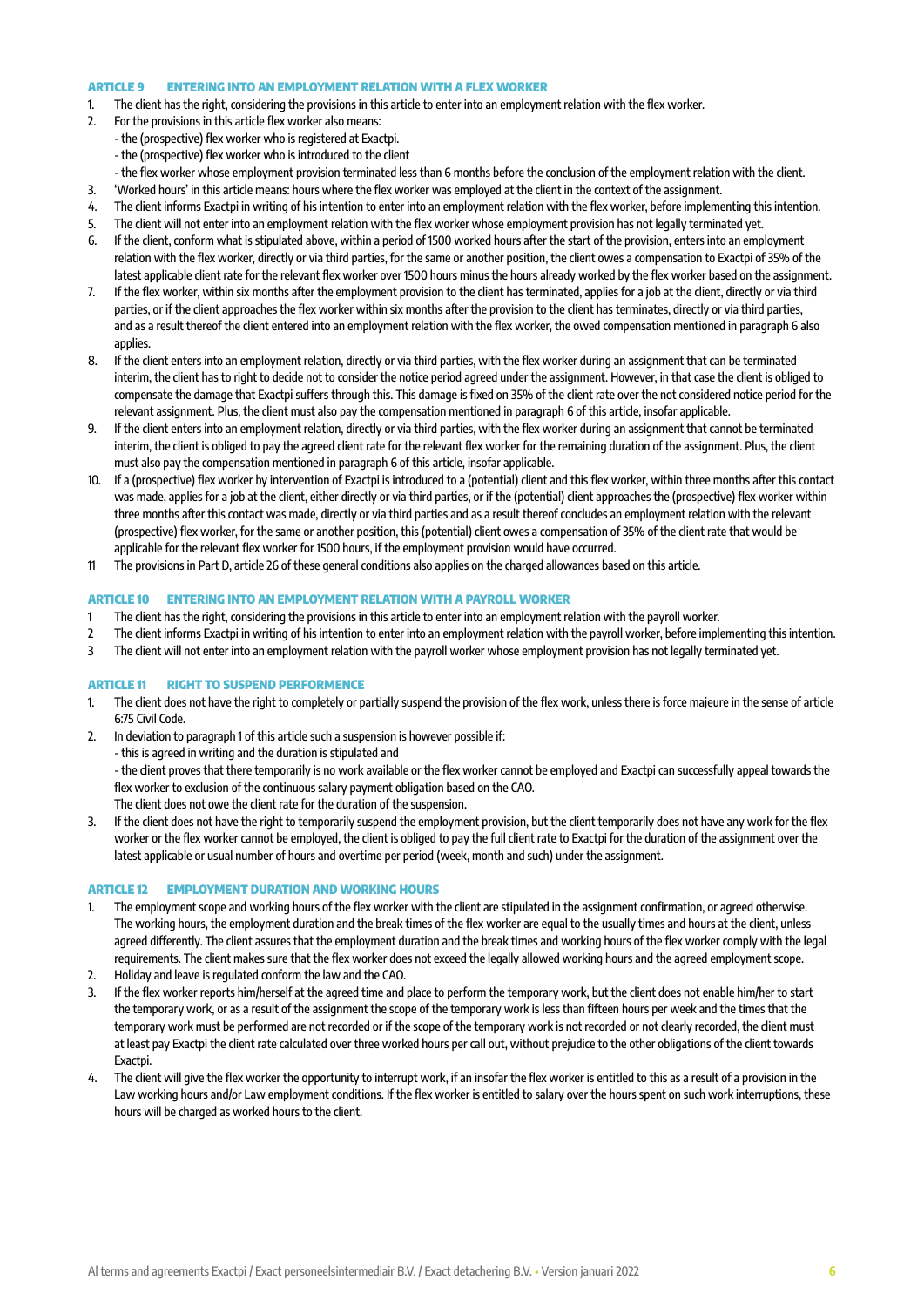#### ARTICLE 13 COMPANY CLOSURES AND MANDATORY LEAVE

At the start of the assignment the client must inform Exactpi about possible company closures and collective mandatory leave during the term of the assignment, so Exactpi can incorporate this circumstance, if possible, in the employment contract with the flex worker. If an intention to determine a company closure and/or collective mandatory leave is first known after the assignment is concluded, the client must immediately inform Exactpi about this after it has become known. If the client fails to inform Exactpi, the client is obliged the pay the full client rate to Exactpi for the duration of the company closure under the assignment and the latest applicable conditions or the usual number of hours and overtime per period.

# ARTICLE 14 POSITION AND REMUNERATION

- 1. The remuneration of the flex worker, including allowances and expenses, is determined based on the job description and requirements provided by the client conform the internal regulations, the CAO and the applicable law and legislation.
- 2. Based on the CAO, Exactpi is obliged to apply the hirer's remuneration for every flex worker, unless and then as long as the flew worker belongs to the exception group and Exactpi applies the ABU remuneration for this flex worker.
- 3. The position and/or scaling can be adjusted during the assignment if the flex worker is reasonably entitled to this adjustment with an appeal on law and legislation, the CAO and/or the hirer's remuneration. If the adjustment leads to a higher remuneration, Exactpi will correct the remuneration of the flex worker and the client rate accordingly. The client owes this corrected rate to Exactpi from the moment of the performance of the actual position.
- 4. The client will inform Exactpi on time and at least as soon as it is known, about the height of the adjustments in the hirer's remuneration and the determined initial salary increases.
- 5. Overtime, shift work, work on special times or days (including national holidays) and/or moved hours are awarded conform the hirer's remuneration and are charged to the client.

#### ARTICLE 15 CORRECT PERFORMANCE OF MANAGEMENT AND SUPERVISION

- 1. The client will, regarding the flex worker, with the performance of the supervision or management as well as in relation to the performance of the work, behave in the same careful manner as whereto he is obliged towards his own employees.
- 2. The client is obliged to periodically inform Exactpi and at least at the first request of Exactpi about the functioning and welfare of the flex worker. Circumstances that possibly influence the duration of the employment provision, must be reported to Exactpi by the client as soon as possible.
- 3. The client is not allowed, without prior written approval of Exactpi, to hire the flex worker out to a third party; this means to provide to a third party to perform work activities under the management or supervision of this third party. This also includes the provision by the client to a (legal) person to which the client is connected in a group.
- 4. If Exactpi grants the approval as meant in the third paragraph, the following conditions will at least apply:
	- the client agrees with the third party that this third party, based on the assignment, the other agreement(s) and these conditions, known, accepts and complies with the obligations of the client, insofar the client cannot comply with these obligations himself given their nature;
		- without prejudice to the provision above, the client remains liable towards Exactpi for compliance of all obligations of the client based on the assignment, the other agreements and these general conditions;
		- the client is liable for and indemnifies Exactpi regarding all damage, that arises from the actions or negligence of the third party related to (provision of) the employee and/or the actions or negligence of the employee;
		- the client agreed in writing with the third party that the third party does not provide the employee to another third party; and
		- the client will comply with all his legal obligations as lender in relation to the provision of employees.
		- Exactpi has the right to stipulate addition conditions to its approval.
- 5. The client can only employ the flex worker in deviation to the conditions stipulated with the assignment, if Exactpi and the flex worker have agreed with this beforehand in writing.
- 6. Employing the flex worker abroad by a client established in the Netherlands is only possible under strict management and supervision of the client and for a fixed period, if this is agreed in writing with Exactpi and the flex worker has agreed to this in writing.
- 7. In the context of the performance of the work activities by the flex worker, the client can provide company tools to the flex worker. The client will not provide company tools to the flex worker without the prior written approval of Exactpi, in particular laptops, mobile telephones, smartphones or means of transport, whereby the use by the flex worker is not limited to the performance of the work activities. In case of provision of company tools to the flex worker by the client, the client will ensure for an adequate insurance of the company tools and the flex worker as user thereof. Exactpi is not liable for damage to the company tool cause by the flex worker or that arises from an incorrect of excessive use of the company tool.
- 8. The client will compensate to the flex worker the damage that he/she has suffered because an item belonging to him/her is damaged or lost in the context of the performance of the work activities.
- 9. Exactpi is not liable towards the client for damage to the client, third parties or the flex worker him/herself, that arises from actions or negligence of the flex worker, unless - and then insofar - this damage is demonstrably the direct result of an attributable failure of Exactpi with the selection of the (prospective) flex worker.
- 10. The client indemnifies Exactpi against any claim of third parties or the flew worker towards Exactpi as employer of the flex worker regarding the damage meant in the paragraphs 7, 8 and 9 of this article and will compensate all associated costs and the reasonable costs made by Exactpi.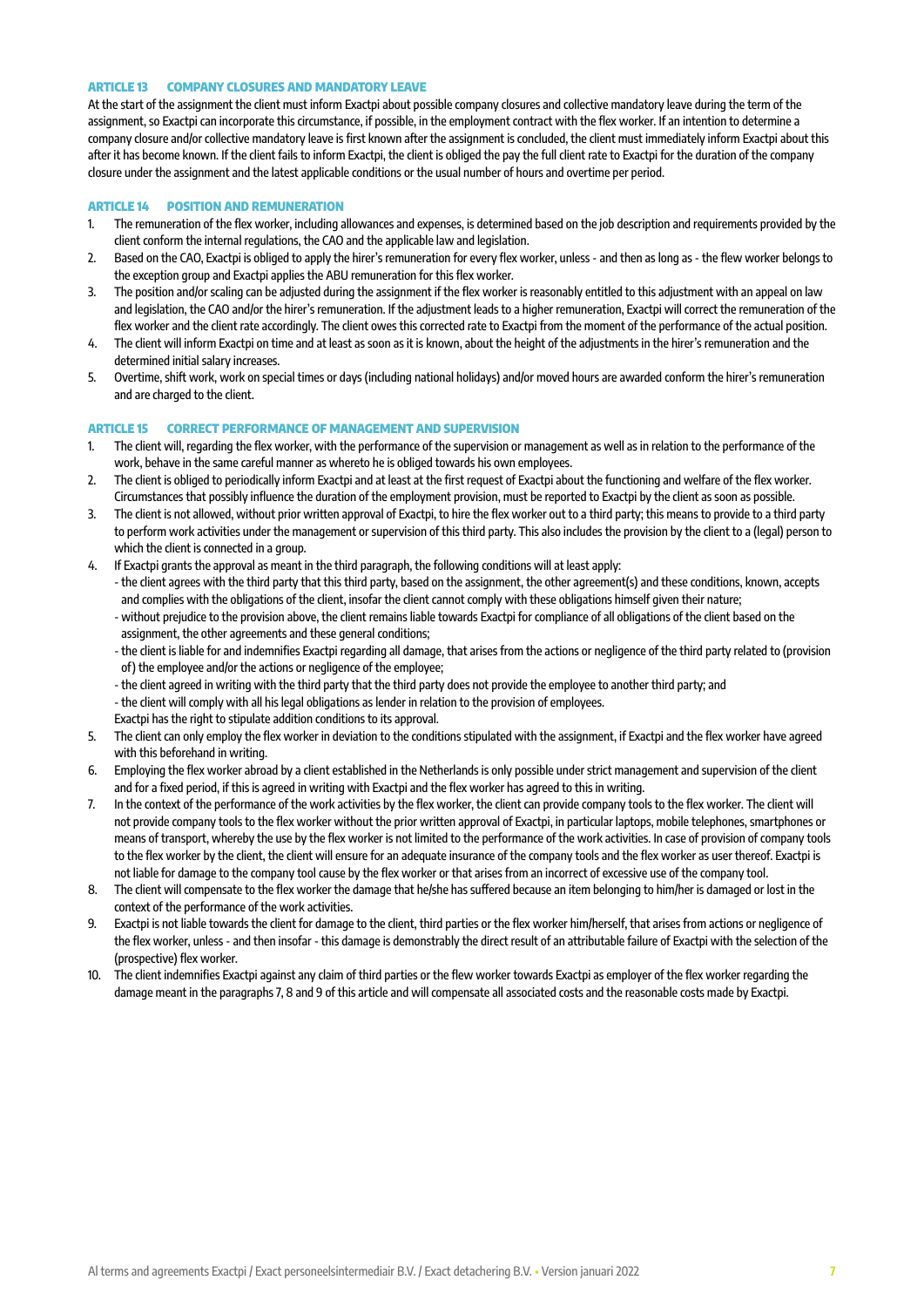#### ARTICLE 16 EMPLOYMENT CONDITIONS

- 1. The client declares to be aware with the fact that he is marked as employer in the Law employment conditions.
- 2. The client is responsible towards the flex worker and Exactpi for the compliance of obligations arising from article 7:658 Civil Code, the Law employment conditions and associated legislation in terms of safety at the workplace and good employment conditions in general.
- 3. Based on article 5 paragraph 5 of the Law employment conditions, the client provides Exactpi timely for the start of the work activities with information in connection with the Risk Assessment and Evaluation (RAE) that is used within the organisation and the required professional qualifications and the specific features of the job to be fulfilled.
- 4. If the flex worker has an industrial accident or suffers from an occupational disease, the client will, if legally required, immediately inform the competent authorities and ensure that a written report is made of this immediately. The cause of the accident will be recorded in such a way that it can be established with reasonable certainty if and to which extent the accident is the result is the fact that insufficient measures were taken to prevent the accident or occupational disease. The client will inform Exactpi as soon as possible about the industrial accident or the occupational disease and will submit a copy of the drawn-up report.
- 5. The client will compensate all damage that the flex worker suffers with the performance of the work activities for the client or with participation in activities of the client or third party as meant in article 15 paragraph 3, if and insofar the client and/or Exactpi are liable for this based on article 7:658, article 7:611 and/or article 6:162 of the Civil Code.
- 6. If the flex worker dies, the client will compensate the damage, with consideration of the provisions in article 6:108 Civil Code, to the people meant in that article.
- 7. The client indemnified Exactpi against any claim of the flex worker or the people meant in paragraph 6 towards Exactpi as employer of the flex worker in respect to damage meant in this article and will compensate all associated costs and the reasonable made costs by Exactpi.

# ARTICLE 17 CLIENT RATE

- 1. Unless agreed otherwise in writing, the client rate owed by the client to Exactpi is calculated over the hours to which Exactpi is entitled based on the assignment and/or conditions and will at least always be calculated over the hours actually worked by the flex worker. The client rate is multiplied with the allowances and increased with the expenses that Exactpi owes to the flex worker. VAT is charged over the client rate, the allowances and expenses.
- 2. The rate mentioned in the assignment (confirmation) is the rate over the normal hours, namely the hours that are paid against 100% of the applicable salary. If the flex worker is entitled to an allowance on this salary the rate will be proportionally higher. The mentioned rate is exclusive the working hours reduction possibly owed to the flex worker by Exactpi and other (expense) allowances, unless stipulated otherwise.
- 3. Exactpi has the right to adjust the client rate during the term of the assignment, if the costs of the flex employment increase:
	- a. as a result of adjustment of the CAO or the salaries that are regulated in this or adjustment of the CAO and/or employment conditions applicable at the client or the salaries that are regulated in this.
		- b. due to adjustments in or as a result of law and legislation, including adjustment in or as a result of the social and fiscal law and legislation, the CAO for flex workers or any binding regulation.
		- c. due to a (periodical) salary increase and/or (one-off) mandatory payment, arising from the CAO, the CAO and/or employment conditions applicable at the client and/or law and legislation.
- 4. Besides what is meant in paragraph 3, Exactpi has the right to adjust the owed rates and (expense) allowances during the assignment in case of an increase of the (expected) costs of the temporary employment in connection with the expenses to be made by Exactpi and/or making provisions for training, sickness absence, inactivity and/or outflow of flex workers. Plus. Exactpi also has the right to annually increase its rates in week 1 based on the CBS index CAO salaries per hours including special remuneration for staff in the corporate service provision (SBI '93 70-74).
- 5. Any adjustment of the client rate will be notified to the client by Exactpi as soon as possible and confirmed to the client in writing.
- 6. If, due to any cause that can be attributed to the client, the remuneration and/or the client rate is determined too low, Exactpi has the right to retroactively bring the remuneration and the client rate to the correct level afterwards. Exactpi can also charge to the client the amount that was short paid and all costs that are made by Exactpi as a result of this.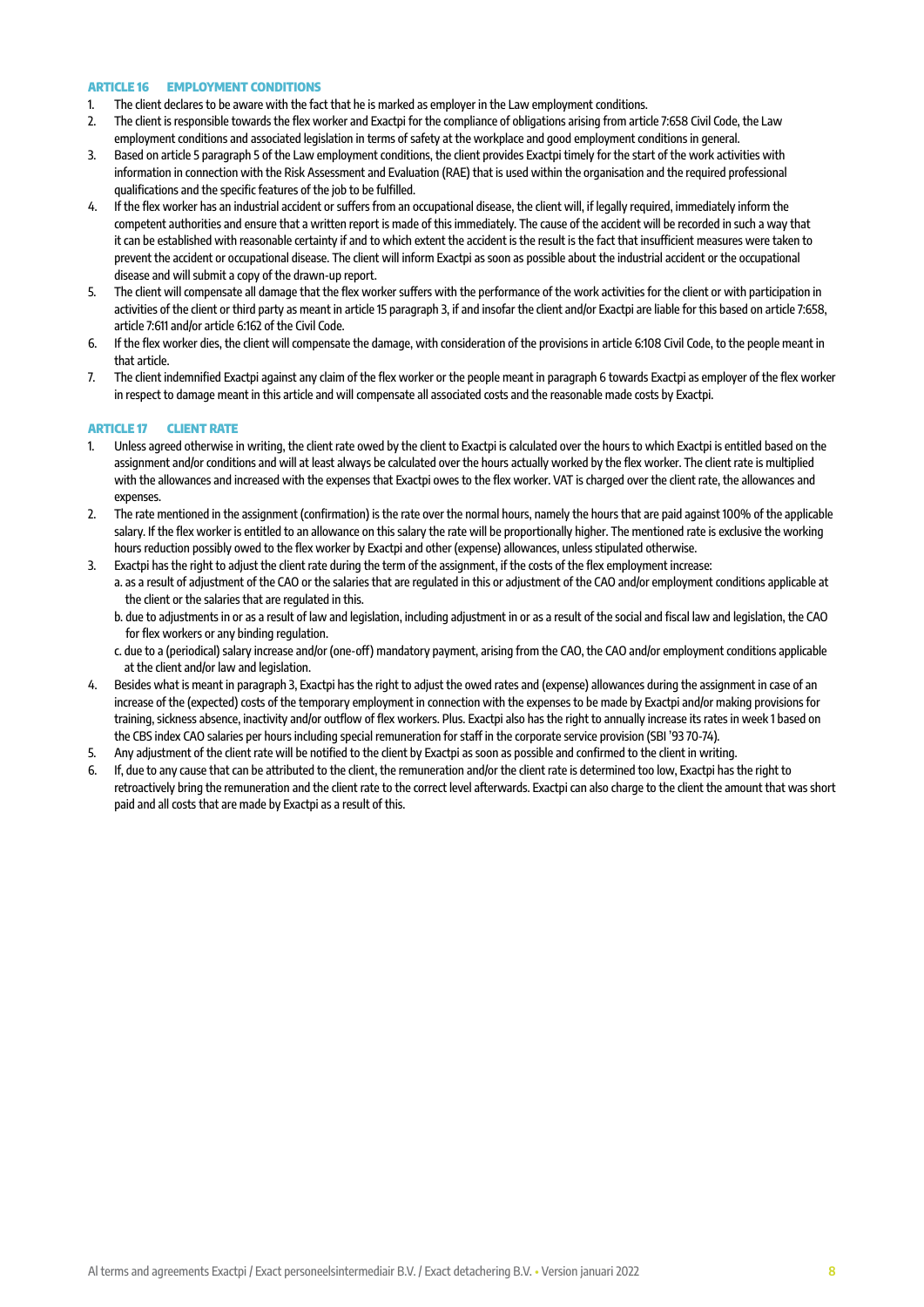#### ARTICLE 18 TIME REGISTRATION

- 1. Invoicing is done based on the way of time registration agreed with the client and furthermore based on what is stipulated in the assignment, the agreement of these conditions.
- 2. If no other time registration has been agreed, the time registration is done via the digital portal for client Mijnexactpi.
- 3. The client is obliged to check the time registration no later than Monday after the end of the working week to which the time registration relates, before 12.00 hours, on correctness and completeness and if necessary complement or correct it. If Exactpi pays the salary to the flex worker once every four weeks, the client must approve the hours before 12.00 hours on the Monday in the 5th week.
- 4. If the client provides the time registration in a different way, he ensures that Exactpi has the hours before 12.00 hours on the Monday following the week that the flex worker has worked. The client is responsible for the way that the time registration is provided to Exactpi. Before the client provides the time registration, he gives the flex worker the opportunity to check the time registration.
- 5. Regardless the way of time registration, the client is obliged to ensure that on the time registration the following details are at least correctly and completely mentioned: the name of the flex worker, the number of worked hours, overtime, irregular hours and shift hours, the other hours for which the client rate is owed based on the conditions, the assignment (confirmation) and/or other agreement, the possible allowances and - insofar mentioned - possible actual made expenses.
- 6. If and insofar the flex worker contests details mentioned in the time registration, Exactpi has the right to determine the hours and costs conform the specification of the flex worker, unless the client can prove that the details mentioned by him are correct.

#### ARTICLE 19 DIGITAL DATA EXCHANGE

- 1. In the context of the performance of the service(s) Exactpi can use digital data exchange and make the online tools and/or apps that are used for this, for example Mijnexactpi, available for use by the client, among others for the registration of payroll workers, providing time registration and performing legal transactions.
- 2. The use right will automatically terminate when the service provision terminates.
- 3. With the use of the online tools the client will consider all possible carefulness and observe all applicable law and legislation, these conditions and the (further) terms of use and/or use instructions published for the ICT tools or otherwise provided by Exactpi, including possible adjustments therein. The client will regularly review the use instructions and conditions in connection with possible adjustments therein or additions thereto.
- 4. If the client receives login details from Exactpi for the use of the tools, these login details must be handled strictly confidential. The client is fully responsible for any use and abuse that is done with the use of these login details. Legal actions, performed with the use of the login details (for example making requests or correcting a time registration provided via the tool) bind the client. Exactpi may assume that users of the login details are authorised to represent the client. If the client suspects that the confidentiality of the login details are breached or that there is abuse of the login details, the client will request a new password for his or the relevant account as soon as possible.
- 5. Extract will reasonably commit itself to assure the availability and quality of the used tools. However, Exactpi does not guarantee the continuous, fault-free availability or the full correct processing of data with this. Exactpi is explicitly not responsible for failures in the availability and operation due to force majeure (explicitly including malfunctions on internet, hacking, denial and service attaches) and/or due to actions of negligence of (employees of) the client or third parties engaged by the client.
- 6. Exactpi takes appropriate security measures to protect the ICT tools against damage by viruses or other software of messages, or due to unauthorised access to and use of data of the client.

#### ARTICLE 20 INTELLECTUAL AND INDUSTRIAL PROPERTY

- 1. On the request of the client, Exactpi will have the flex worker sign a written statement in order insofar necessary and possible to achieve or promote, that all rights of intellectual and industrial property on the results of the work activities of the flex worker, belong, respectively (will be) are transferred to the client. If Exactpi owes an allowance to the flex worker in this respect or must make other cost, the client owes an equal allowance or equal costs to Exactpi.
- 2. The client is free to directly conclude an agreement with the flex worker or make him sign a statement regarding the intellectual and industrial property rights meant in paragraph 1. The client will inform Exactpi about his intention thereto and provides a copy of the drawn-up agreement/ statement in this respect, to Exactpi.

#### ARTICLE 21 VERIFICATION STORAGE OBLIGATION CLIENT

- 1. The client declares to be aware with the law and legislation regarding the establishment of the identity of the flex workers. The client himself is obliged:
	- a. to establish the identity of the candidate, the flex worker of another person who works with him and thereto will conduct a careful check of an original ID document, as meant in article 1 sub 1, 2 and 3 of the Law Identification obligation; and
	- b. to establish if the candidates introduced to him, the flex workers or other people that works with him, are legally entitled to perform work in the Netherlands.
- 2. In case of employment provision of foreigners as meant in article 15 Law employment foreigners, Exactpi will prior to the provision provide a copy of the ID document to the client and the client will prior to the provision make sure that he has received this copy of the ID document, has carefully checked this and has included this in his administration.
- 3. Exactpi is not responsible or liable for a possible fine that is imposed on the client in the context of the Law employment foreigners.

# ARTICLE 22 CO-DETERMINATION

The client declares to be aware with his obligations based on the Law on works councils. The client is obliged to give the flex worker who is member of the works council of the client, the opportunity to exercise these co-control rights conform law and legislation. If the flex worker exercises co-control in the company of the client, the client also owes the client rate over the hours where the flex worker during working hours performs work activities or follows a training course related to exercising co-control.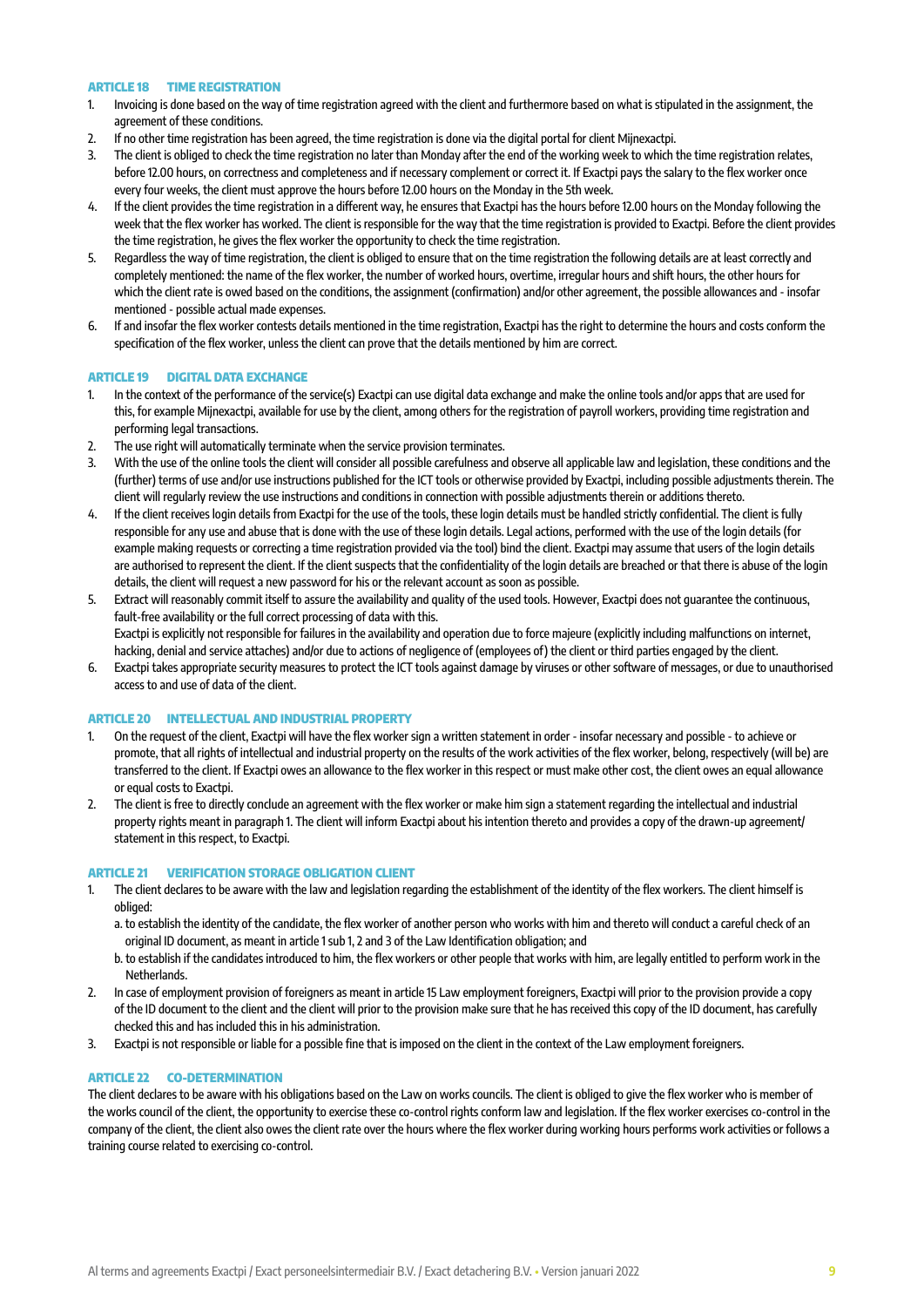# PART C RECRUITMENT AND SELECTION

The provisions included in this part, next to the provisions from Part A and Part D, are applicable if and insofar it concerns Recruitment and Selection. In case of contradictions with the provisions from part A and/or part D of these general conditions, the provisions stipulated in this part prevail in case of Recruitment and Selection.

# ARTICLE 23 THE ASSIGNMENT

- 1. The assignment with Recruitment and Selection is the agreement between a client and Exactpi based on which staff is selected and recruited by Exactpi on behalf of the client.
- 2. The client will timely provide Exactpi all relevant information for the good performance of the assignment and/or other agreement, including an accurate job description, the required and desired qualifications, (an indication of) the salary, working hours, employment duration, work activities, workplace, employment conditions and the intended duration of the assignment.
- 3. Exactpi determines, based on the information provided by the client and its known qualities, knowledge and skills of the flex workers, which flex workers it will introduce to the client. The client has the right to reject the introduced flex worker. If requested the client will give a written motivation about the rejection. The choice which candidate will enter into an employment relationship, is made by the client, unless Exactpi has agreed with the client that Exactpi will perform the selection on behalf of the client.
- 4. Exactpi will commit itself to offer a potential suitable candidate on time. Exactpi does not attributable fail towards the client and is not obliged to compensate any damage or costs to the client, if Exactpi, for whatever reason, is unable to offer a candidate or to offer a candidate on time. Exactpi is not liable, if a candidate introduced by Exactpi does not want to conclude an employment relation with the client or when a concluded employment relation is (prematurely) terminates.
- 5. The assigned is also considered as fulfilled if a candidate introduced by Exactpi starts employment with the client within 12 months after the start of the assignment, in whatever position or otherwise performs work activities on behalf of the client.
- 6. If a candidate introduced by Exactpi resigns at the client within the legal probation period or is dismissed and such dismissal is not predominantly attributable to the actions of the client, respectively to the circumstance that the position does not match the job description, respectively to an adjustment of the circumstances at the client since the start of the assignment or since the start of the employment, Exactpi will, in consultation with the client, perform the assignment again without charging an additional rate.
- 7. Exactpi is not liable for damage in relation to the deployment of candidates and flex workers who do not appear to meet the requirements and expectations set by the client, unless this damage is the demonstrably result of an attributable failure of Exactpi with the selection.

# ARTICLE 24 RATE

1. For the recruitment and selection aimed on an employment relation between him and the candidate, the client owes to Exactpi the rate mentioned in the assignment (confirmation). In case a rate is not mentioned in the assignment (confirmation), the client owes the compensation mentioned in the offer of Exactpi. In case a rate is also not mentioned in the offer, the rate will be 25% of the gross annual salary that would apply for the position of the candidate with fulltime employment, to be increased by VAT.

The gross annual salary includes: salary, holiday allowance, thirteenth month and gratifications and/or other (gross) allowances and those that can be seen as a realistic component of the salary, all this based on fulltime employment.

- 2. If no salary was specified to Exactpi, Exactpi will determine an employment market conform annual salary based on the data that is known to Exactpi about the position and the employment market.
- 3. Unless agrees otherwise, the rate is only owed if the client or third party appointed by him actually concludes an employment relation with a candidate who is introduced by Exactpi or with whom to client has come into contact otherwise via Exactpi. The rate is also owed if the candidate initially is rejected by the client and still is employed later.
- 4. The rate is inclusive the costs of the recruitment tools and activities normally used by Exactpi. The rate is exclusive the costs, related to additional in consultation with the client - used recruitment tools or activities as well as the travel and/or accommodation costs made by the candidate in relation to the selection procedure. These costs are charged separately and do not depend on the result of the mediation, also if the client terminates or withdraws the assignment without concluding an employment relation with the candidate introduced by Exactpi.
- 5. Unless agreed otherwise, 50% of the rate is charged, as soon as the client has indicated to conclude (will conclude) with the candidate introduced by Exactpi or as soon as Exactpi becomes aware that the client will or has concluded an employment relation with a candidate. The second 50% of the rate is owed if the employment contract is continued after the probation period has expired or after one month after the starting date of the candidate. The second 50% of this rate is also owed if the employment contract of the candidate is terminated during the probation period and this termination is not the fault of the candidate.
- 6. If a (potential) client has come into contact with a candidate via Exactpi (for example because he/she was introduced to him by Exactpi in view of provision of this candidate to this client or to conclude a employment relation with this client) and the client or a third party affiliated to him concludes an employment relation with this candidate within 12 months after this contact was made, the (potential) client is considered to have concluded an assignment to recruitment and selection as meant in this article, with Exactpi and he owes to Exactpi the rate mentioned in paragraph 1.
- 7. If it is included in the assignment (confirmation) that the assignment is performed based on exclusivity, the client must refrain from fulfilling the vacancy independently or via third parties. If the client during the exclusivity period has candidates, in whatever way, the client must refer these candidates to Exactpi.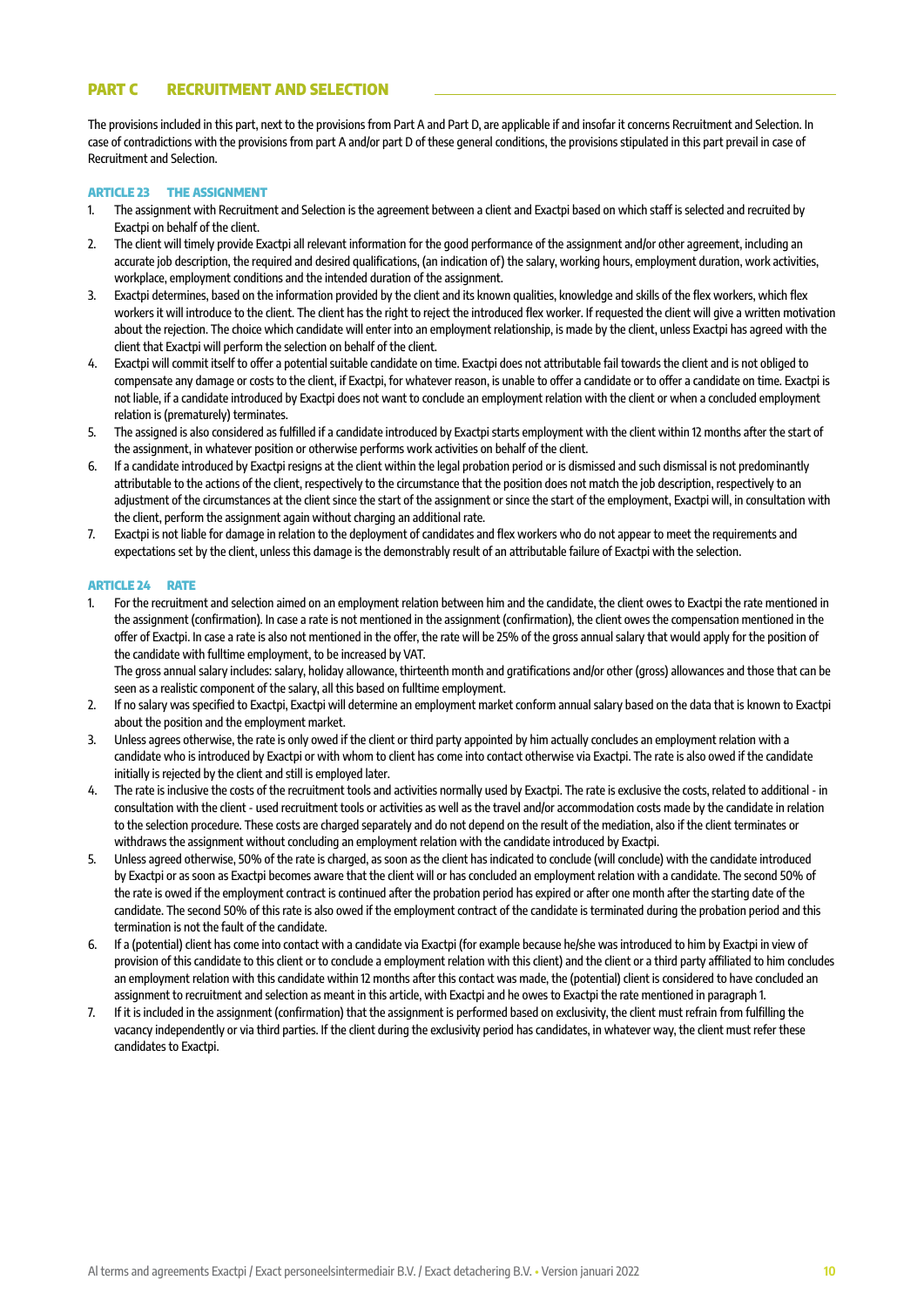# PART D FINAL PROVISIONS

#### ARTICLE 25 CONFIDENTIALITY

- 1. Exactpi and the client will not provide any confidential information of or about the other party, its activities and relations, that have become known to them as a result of the assignment, to third parties unless - and if then necessary - provision of this information is necessary to correctly perform the assignment or they have a legal obligation to disclosure.
- 2. At the request of the client, Exactpi will oblige the flex worker or candidate to observe confidentiality regarding all that he becomes aware of or is disclosed to him during the performance of the work activities, unless the flex worker or candidate has a legal obligation to disclosure.
- 3. The client is free to directly oblige the flex worker or candidate to confidentiality. The client will always inform Exactpi about his intention therefore and provides a copy of statement/agreement drawn up in this respect to Exactpi. Exactpi is not liable for a fine, penalty or possible damage of the client as a result of breach of this confidentiality obligation.

#### ARTICLE 26 PAYMENT AND CONSEQUENCE OF DEFAULT PAYMENT

- The client is obliged to pay any invoices submitted by Exactpi within fourteen calendar days after invoice date, unless otherwise agreed in writing. If an invoice is not paid within this period, the client is legally in default, without any notice of default, and owes an interest of 1% per month, whereby a part of a month qualifies as a full month, plus € 7.50 administration costs per interest invoice.
- 2. Only payments to the place of establishment of the main office of Exactpi or to a bank specified in writing by Exactpi are liberating. Payments to flex workers or candidates or providing advance payments to flex workers or candidates are non-binding and can never be a ground for debt settlement or debt comparison.
- 3. The copy in the possession of Exactpi of the invoice sent by Exactpi applies as full prove of the chargeable interest and the day when this interest calculation starts.
- 4. Reclamations regarding any invoices must be submitted to Exactpi in writing within ten calendar days after the date of invoice, after this period the reclamation right of the client is void. The burden of proof regarding the timely submittance of the reclamation lies with the client.
- 5. Suspension of payment or settlement is never allowed by the client.
- 6. All collection costs are fully for the account of the client. The compensation for extrajudicial costs are fixed on 15% of the owed main amount including interest with a minimum of **€** 500. Exactpi is allowed, instead of the aforementioned rate for extrajudicial costs, to seek a connection with the standard rate used by the court for these costs. This compensation will always be charged, without any further proof, as soon as legal assistance is engaged by Exactpi or the third party that is authorised to the payment, or respectively the claim is handed over by Exactpi for collection and the client will owe this.
- 7. If the client might be negligence in any way in the compliance of his obligation, in particular the payment of invoices, Exactpi always has the right, without prejudice to its right to demand compliance, without any notice of default, to suspend all further service provision, regardless from which contract, to unilaterally declare all ongoing contracts by written notification to the client as completely or partially dissolved and claim full compensation of interest, damage and costs from the client.
- 8. In case the client is in default with any payment of an invoice, all claims of Exactpi on the client become immediately payable.

#### ARTICLE 27 LIABILITY CLIENT

- 1. The client who does not comply with the obligations that arise for him from these general conditions, is legally obliged to compensation of all damage of Exactpi arising from this (including all costs as well as the actual cost for legal assistance) and to indemnify Exactpi for claims of others (including costs as well as the actual costs for legal assistance). This without prejudice to the fact that Exactpi can impose possible other claims, like dissolution. The provisions in this article generally apply, both - if necessary as addition - regarding the subjects whereby the damage compensation obligation is already regulated separately in these general conditions as regarding the subjects whereby this is not the case.
- 2. The client will, insofar possible, take out an appropriate insurance against liability based on the law and these general conditions. At the request of Exactpi, the client will provide proof of the insurance (policy).

#### ARTICLE 28 PREVENTION OF DISCRIMINATION

The client and Exactpi will, with the conclusion and performance of the assignment or other agreement, in particular the assignment to recruitment and selection or provision of flex workers, only stipulate requirements that are relevant for the position and only consider these. The client and Exactpi will make no forbidden distinction based on religion, beliefs, political sentiment, gender, race, nationality, heterosexual or homosexual orientation, marital status, handicap, chronical disease, age or whatever ground.

#### ARTICLE 29 PERSONAL DATA

- 1. In the context of the assignment there is regular exchange of personal data, mainly of candidates and flex workers. The client and Exactpi are obliged to handle this data confidentially conform the Data Protection Act and related law and legislation. The client does not require data from Exactpi that Exactpi is not allowed to provide based on applicable law and legislation. The client is responsible for the further processing of the data provided to him by Exactpi.
- 2. The client is responsible to ensure that personal data is only provided to Exactpi, if and insofar the client is authorised to do so and the possible necessary permission for this has been obtained from the relevant person.
- 3. The client indemnified Exactpi against any claim of candidates, flex workers, employees of the client or other third parties towards Exactpi in connection with a breach by the client of the provisions in this article and will compensate all associated costs that are made by Exactpi.